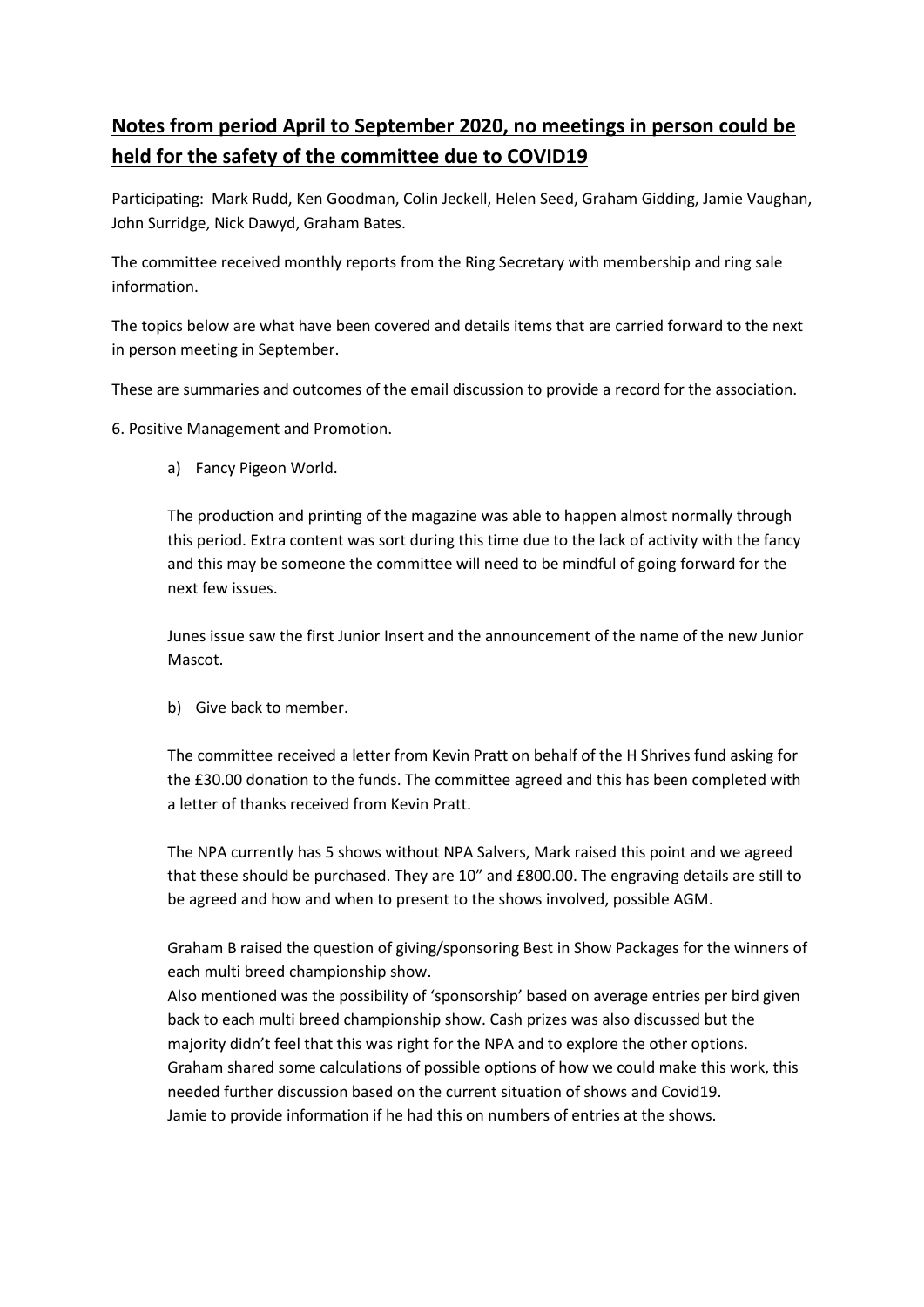### c) Website

Updates have been carried out and the addition of be able to transfer pigeons and purchase ring nominations have been added. Updated to 2020/21 membership also done. Few items to complete due to ever changing Covid19 situation.

# d) Pigeons of Today.

This needs further work by more people in order to produce a book that is at the standard we would like. A guide for content has been produced and needs all the article reading and checking with alterations being sought if required.

Opening pieces of the book have been agreed to be done by Colin J, Nick and Jamie. More information and work load splitting to be done and a launch date given some thought.

# e) Section Champions.

Certificate design to be done and other/more options thought about.

f) Pull up banners re pigeon health.

No ideas from the committee as yet, more input needed ahead of the next show season.

# 7. NPA Management.

a) Covid19 Planning for Shows.

The committee agreed at the time to announce to allow all shows that were going to try and run within the guidance the option to submit schedules without judges' names, provided these where supplied at the time of their show. Also, all shows where granted a free advert for their events for this year only as there is so much uncertainty.

The committee put together and conducted a survey of the fancy, using email, Facebook and website. The results where compile and issued for all to see.

Throughout this period many shows have cancelled their events.

### b) Increase in Membership.

The general feeling amongst the committee was producing a formula where the fee increases in line with inflation was a workable idea, but it was agreed that now wasn't the time to put this to the ballot.

Graham B is to formulate a plan for the committee to agree for the ballot in 2021 Graham G, suggested increasing the ring cost due to postage but it was felt that we should stay with the separate P&P costs on ring orders.

### c) Standards Update.

Mark issue Graham G with an email to be raised at he EE meeting, this was then cancelled due to Covid19.

Dialogue with the EE standards committee has been reopened and John Louis Frindell will update the tracker document soon.

d) Cloth Patches, Rosettes and Champ Bird Certs

Details to be brought to Septembers meeting for approval. Jamie – Cloth Badges Helen – Rosettes and Champ Bird Certs